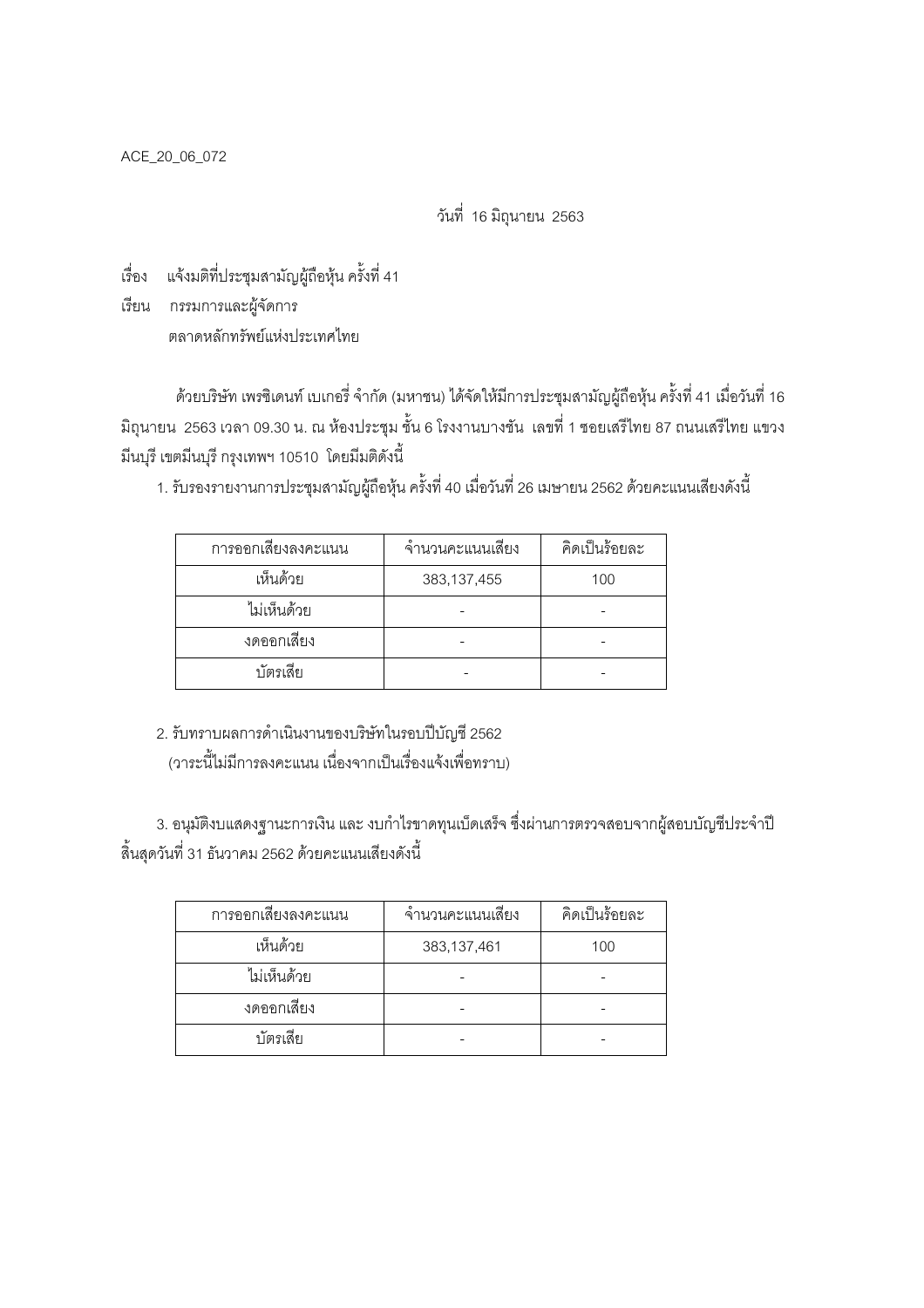4. รับทราบการจ่ายเงินปันผลระหว่างกาล ซึ่งได้จ่ายไปแล้ว 2 ครั้ง เป็นจำนวนเงินปันผลรวมอัตราหุ้นละ 1.90 บาท รวมเป็นเงินทั้งสิ้น 855 ล้านบาท และไม่เสนคการจ่ายเงินปันผล สำหรับผลการดำเนินงาน ปี 2562 เพิ่มเติมคีก

้ บริษัทฯ มีทุนสำรองตามกฎหมายเป็น 10%ของทุนจดทะเบียนครบถ้วนตามที่กฎหมายกำหนดแล้ว จึงไม่ มีการจัดสรรเงินสำรองตามกฎหมายอีก

5. อนุมัติเลือกตั้งกรรมการแทนกรรมการที่ต้องออกตามวาระ

ที่ประชุมผู้ถือหุ้น มีมติอนุมัติเลือกตั้งกรรมการแทนกรรมการที่ออกตามวาระเป็นรายบุคคล โดยมีผลการ ้คคกเสียงลงคะแบบ ดังนี้

| การออกเสียงลงคะแนน          | เห็นด้วย        | ไม่เห็นด้วย     | งดออกเสียง      | บัตรเลีย        |
|-----------------------------|-----------------|-----------------|-----------------|-----------------|
| รายชื่อกรรมการ              | (คิดเป็นร้อยละ) | (คิดเป็นร้อยละ) | (คิดเป็นร้อยละ) | (คิดเป็นร้อยละ) |
| 1. ศ.ดร. ธีรวุฒิ บุณยโสภณ   | 383,137,461     |                 |                 |                 |
|                             | (100)           |                 |                 |                 |
| ปทุมารักษ์<br>2. นางเอมอร   | 383,137,461     |                 |                 |                 |
|                             | (100)           |                 |                 |                 |
| 3. นายวัฒนชัย โชติชูตระกูล  | 383,137,461     |                 |                 |                 |
|                             | (100)           |                 |                 |                 |
| 4. ศ.นพ. ปิยะมิตร ศรีธรา    | 383,137,461     |                 |                 |                 |
|                             | (100)           |                 |                 |                 |
| 5. นางสาวสายพิน กิตติพรพิมล | 383,137,461     |                 |                 |                 |
|                             | (100)           |                 |                 |                 |

้ ดังนั้น คณะกรรมการบริษัทฯ ปี 2563 มีจำนวนทั้งสิ้น 15 ท่าน มีรายนามดังต่อไปนี้

| 1. นายพิพัฒ   | พะเนียงเวทย์ |  |
|---------------|--------------|--|
| 2. นายอภิชาติ | ธรรมมโนมัย   |  |

- ธรรมมโนมัย นายอภิเศรษฐ  $\overline{3}$ .
- นายวิชัย กุลสมภพ  $4.$
- นางสาวเพชรรัตน์ อนันตวิชัย 5.
- นางสาวพนิดา ประโยศน์ทวีกิจ  $6<sup>1</sup>$
- พะเนียงเวทย์ ดร พจนี  $\overline{7}$
- พะเนียงเวทย์  $8<sub>1</sub>$ นายพันธ์
- นางสาวสายพิน กิตติพรพิมล  $\overline{9}$
- 10. นางสาวอุบลลักษณ์ ลือวรวิญญ
- 11. ศ.ดร. ธีรวุฒิ
- 12. นายวัฒนชัย
- 13. ศ.นพ.ปิยะมิตร

15. นางเอมอร

- 14. นายธนพิชณ์
- มูลพฤกษ์ ปทุมารักษ์

บุณยโสภณ

โชติชูตระกูล

ศรีกรา

้สำหรับอำนาจกรรมการที่จะกระทำการแทนบริษัทฯ ได้คือ กรรมการสองท่านร่วมลงลายมือชื่อ และ ประทับตราสำคัญของบริษัท ยกเว้น กรรมการอิสระ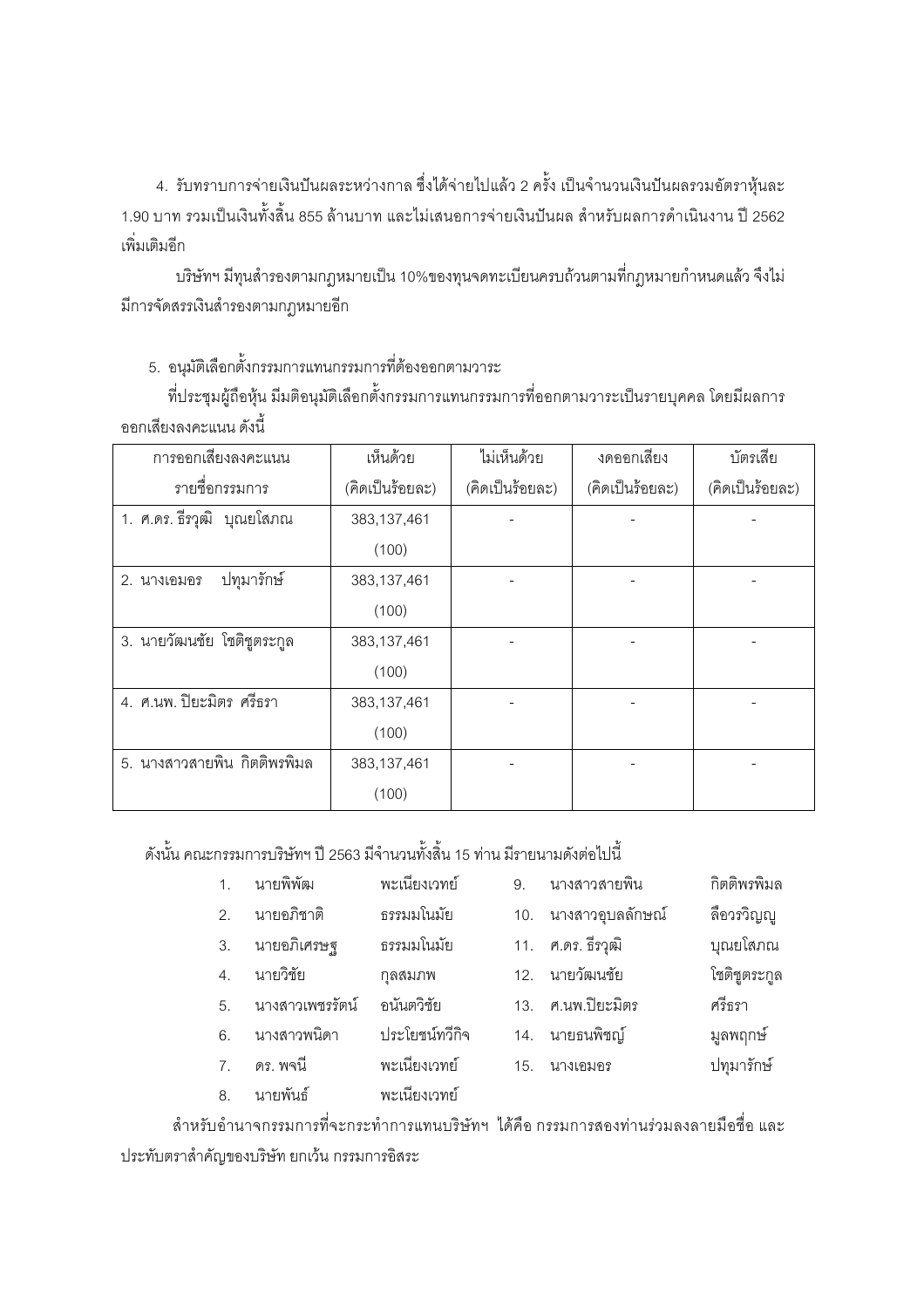## 6. อนมัติกำหนดค่าตอบแทนกรรมการ

ที่ประชุมผู้ถือหุ้น พิจารณาอนุมัติกำหนดค่าตอบแทนคณะกรรมการประจำปี 2563 ในวงเงินไม่เกิน 15,000,000 บาท ซึ่งจำนวนเงินดังกล่าว ไม่รวมถึงค่าตอบแทนหรือสวัสดิการที่กรรมการได้รับในฐานะพนักงาน หรือลูกจ้างบริษัทฯ ด้วยคะแนนเสียงดังนี้

| การออกเสียงลงคะแนน | จำนวนคะแนนเสียง | คิดเป็นร้อยละ |
|--------------------|-----------------|---------------|
| เห็นด้วย           | 383,158,661     | 100           |
| ไม่เห็นด้วย        |                 |               |
| งดออกเสียง         |                 |               |
| บัตรเสีย           |                 |               |

## 7. อนมัติแต่งตั้งผ้สอบบัญชีของบริษัท คือ

- ผู้สอบบัญชีรับอนุญาตเลขทะเบี่ยน 5906 1. นางสาวศิริวรรณ นิตย์ดำรง (เป็นผู้ลงลายมือชื่อในงบการเงินของบริษัท ปี 2561-2562)
- ผู้สอบบัญชีรับอนุญาตเลขทะเบียน 4451 2. นายวิชาติ โลเกศกระวิ (เป็นผู้ลงลายมือชื่อในงบการเงินของบริษัท ปี 2553-2555)
- ผู้สอบบัญชีรับอนุญาตเลขทะเบียน 4799 3. นางสรินดา หิรัญประเสริฐวุฒิ (ยังไม่เคยเป็นผู้ลงลายมือชื่อในงบการเงินของบริษัท)

แห่งบริษัทสำนักงาน อีวาย จำกัด เป็นผู้สอบบัญชีประจำปี 2563 ทั้งนี้ให้คนใดคนหนึ่งเป็นผู้ทำการ ้ตรวจสอบ และแสดงความเห็นต่องบการเงินของบริษัทฯ ซึ่งผู้สอบบัญชีตามรายชื่อที่เสนอมานั้น ไม่มีความสัมพันธ์ หรือส่วนได้เสียกับบริษัทฯ /บริษัทร่วม/ผู้บริหาร/ผู้ถือหุ้นรายใหญ่ หรือผู้ที่เกี่ยวข้องกับบุคคลดังกล่าวแต่อย่างใด เนื่องจากมีความเป็นอิสระ มีมาตรฐานการทำงานที่ดี มีคุณสมบัติตามข้อบังคับของบริษัทฯ และสำนักงาน ้ คณะกรรมการกำกับหลักทรัพย์และตลาดหลักทรัพย์ และปฏิบัติหน้าที่ได้เป็นอย่างดีตลอดมา และในกรณีที่ผู้สอบ ้บัญชีรับอนุญาต ดังกล่าว ไม่สามารถปฏิบัติงานได้ให้บริษัทสำนักงาน อีวาย จำกัด จัดหาผู้สอบบัญชีรับอนุญาต ้ อื่นแทนได้ และ บริษัทมีบริษัทร่วมค้า จำนวน 1 บริษัท คือ บริษัท เพรซิเดนท์ กรีน เฮ้าส์ ฟู้ดส์ จำกัด มีผู้สอบบัญชี สังกัดสำนักงานสอบบัญชีเดียวกัน กับบริษัทฯ

และอนุมัติค่าสอบบัญชี ประจำปี 2563 เป็นเงิน 1,140,000 บาท ทั้งนี้ค่าสอบบัญชีดังกล่าวยังไม่รวม ค่าตรวจสอบการปฏิบัติตามเงื่อนไขของบัตรส่งเสริมที่กำหนดโดยสำนักงานคณะกรรมการส่งเสริมการลงทุน บัตรละ 92.500 บาท